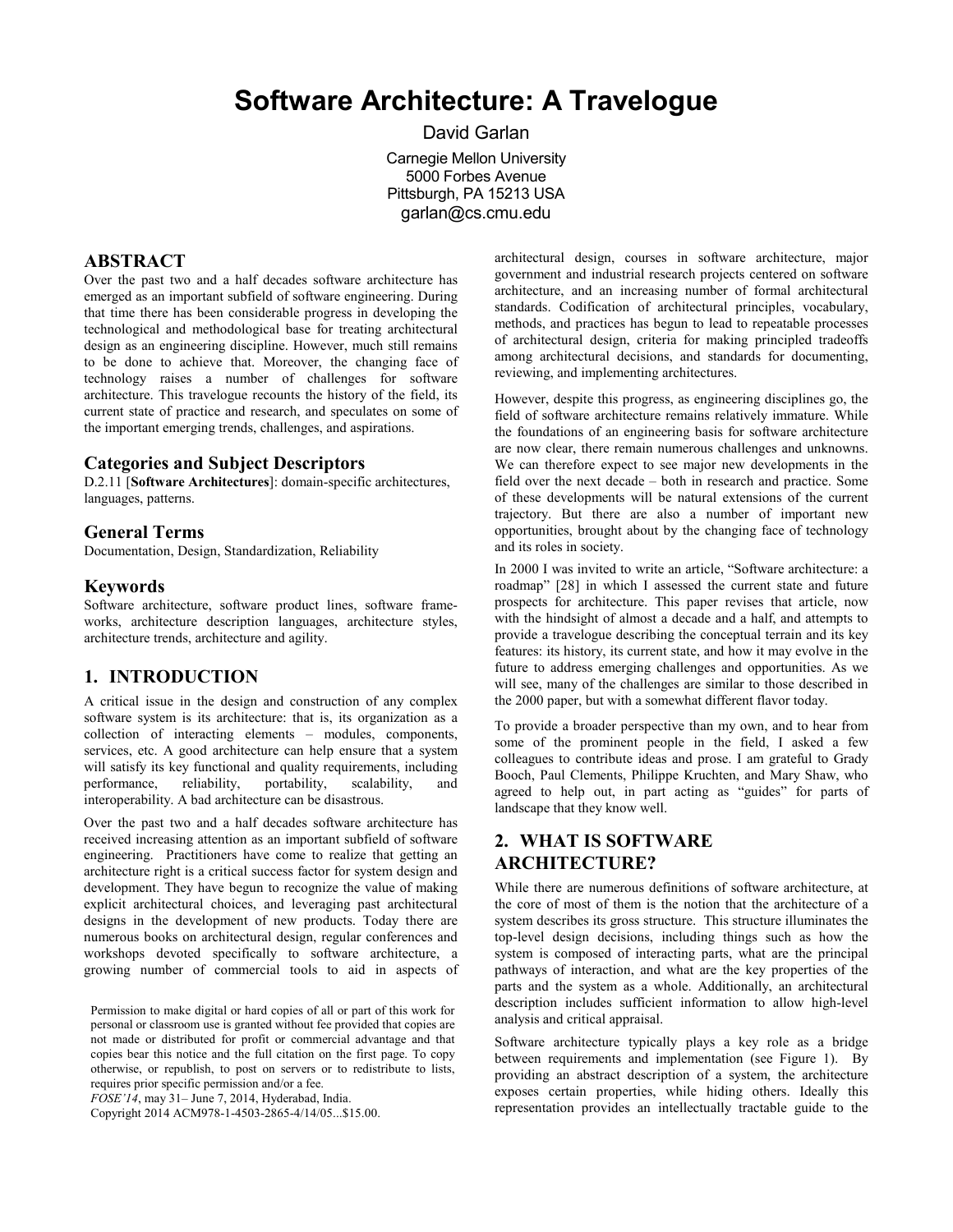overall system, permits designers to reason about the ability of a system to satisfy certain key requirements, explicitly captures the intent and principles that govern its design, and prescribes a blueprint for system construction and composition.



**Figure 1: Software Architecture as a Bridge**

<span id="page-1-0"></span>For example, an architecture for a signal processing application might be constructed as a dataflow network in which the nodes read input streams of data, transform that data, and write to output streams. Designers might use this decomposition, together with estimated values for input data flows, computation costs, and buffering capacities, to reason about possible bottlenecks, resource requirements, and schedulability of the computations.

As another example, consider an application that provides application services over the Internet. A typical architecture for such a system will adopt an N-tiered organization, using a data tier to store persistent information, one or more tiers to provide application functionality, and a user interface tier. Given this overall structure, an architect will need to decide which capabilities to assign to each tier, how to provide adequate privacy and security for communicated and stored data, how to guarantee reasonable response times, how to ensure that the system will scale gracefully as the number of clients increases over time, and what technologies will be used to realize the design.

To elaborate, software architecture can play an important role in at least six aspects of software development:

- 1. *Understanding:* Software architecture simplifies our ability to comprehend large systems by presenting them at a level of abstraction at which a system's high-level design can be easily understood [\[57\].](#page-10-0) Moreover, at its best, architectural description exposes the high-level constraints on system design, as well as the rationale for making specific architectural choices [\[37\]\[15\].](#page-10-1)
- 2. *Reuse:* Architectural design supports reuse of both components and also frameworks into which components can be integrated. Domain-specific software architectures, frameworks, platforms and architectural patterns are various enablers for reuse, together with libraries of plugins, add-ins and apps [\[12\]\[14\].](#page-9-1)
- <span id="page-1-1"></span>3. *Construction:* An architectural description provides a partial blueprint for development by indicating the major components and dependencies between them. For example, a layered view of an architecture typically documents abstraction boundaries between parts of a system's implementation, identifies the internal system

interfaces, and constrains what parts of a system may rely on services provided by other parts [\[15\].](#page-9-2)

- 4. *Evolution:* Architectural design can expose the dimensions along which a system is expected to evolve. By making explicit a system's "load-bearing walls," maintainers can better understand the ramifications of changes, and thereby more accurately estimate costs of modifications [\[32\].](#page-9-3) In many cases such evolution and variability constraints are manifested in product lines, frameworks and platforms, which dictate how the system can be instantiated or adapted through the addition of application-specific features and component[s \[10\]\[14\].](#page-9-4)
- 5. *Analysis:* Architectural descriptions provide opportunities for analysis, including system consistency checking [\[3\]\[7\],](#page-8-0)  conformance to constraints imposed by an architectural style [\[1\],](#page-8-1) satisfaction of quality attributes [\[16\],](#page-9-5) and domain-specific analyses for architectures built in specific style[s \[23\]\[31\]](#page-9-6)[\[44\]\[47\].](#page-10-2)
- 6. *Management:* For many companies the design of a viable software architecture is a key milestone in an industrial software development process. Critical evaluation of an architecture typically leads to a much clearer understanding of requirements, implementation strategies, and potential risks, reducing the amount of rework required to address problems later in a system's lifecycle [\[8\]\[16\].](#page-9-7)

## **3. THE PAST**

1

In the early decades of software engineering, architecture was largely an ad hoc affair.<sup>[1](#page-1-1)</sup> Descriptions typically relied on informal box-and-line diagrams, which were rarely maintained once a system was constructed. Architectural choices were made in an idiosyncratic fashion – often by adapting some previous design, whether or not it was appropriate. Good architects – even if they were classified as such within their organizations – learned their craft by hard experience in particular domains, and were unable to teach others what they knew. It was usually impossible to analyze an architectural description for consistency or to infer non-trivial properties about it. Nor was there any way to check that a system's implementation faithfully represented its architectural design.

However, despite their informality, even from the earliest days of software development, architectural descriptions have been central to system design. As people began to understand the critical role that architectural design plays in determining system success, they also began to recognize the need for a more disciplined approach. Early authors began to observe certain unifying principles in architectural design [\[52\],](#page-10-3) to call out architecture as a field in need of attention [\[51\]\[58\],](#page-10-4) and to establish a more-formal working vocabulary for software architects [\[57\].](#page-10-0) Tool vendors began thinking about explicit support for architectural design. Language designers began to consider notations for architectural representation [\[46\].](#page-10-5) Standards organizations began to promote standardized languages and tools.

<sup>&</sup>lt;sup>1</sup> To be sure, there were some notable exceptions. Parnas recognized the importance of system families [\[49\],](#page-10-6) and architectural decomposition principles based on information hiding [\[50\].](#page-10-7) Others, such as Dijkstra, exposed certain system structuring principle[s \[22\].](#page-9-8)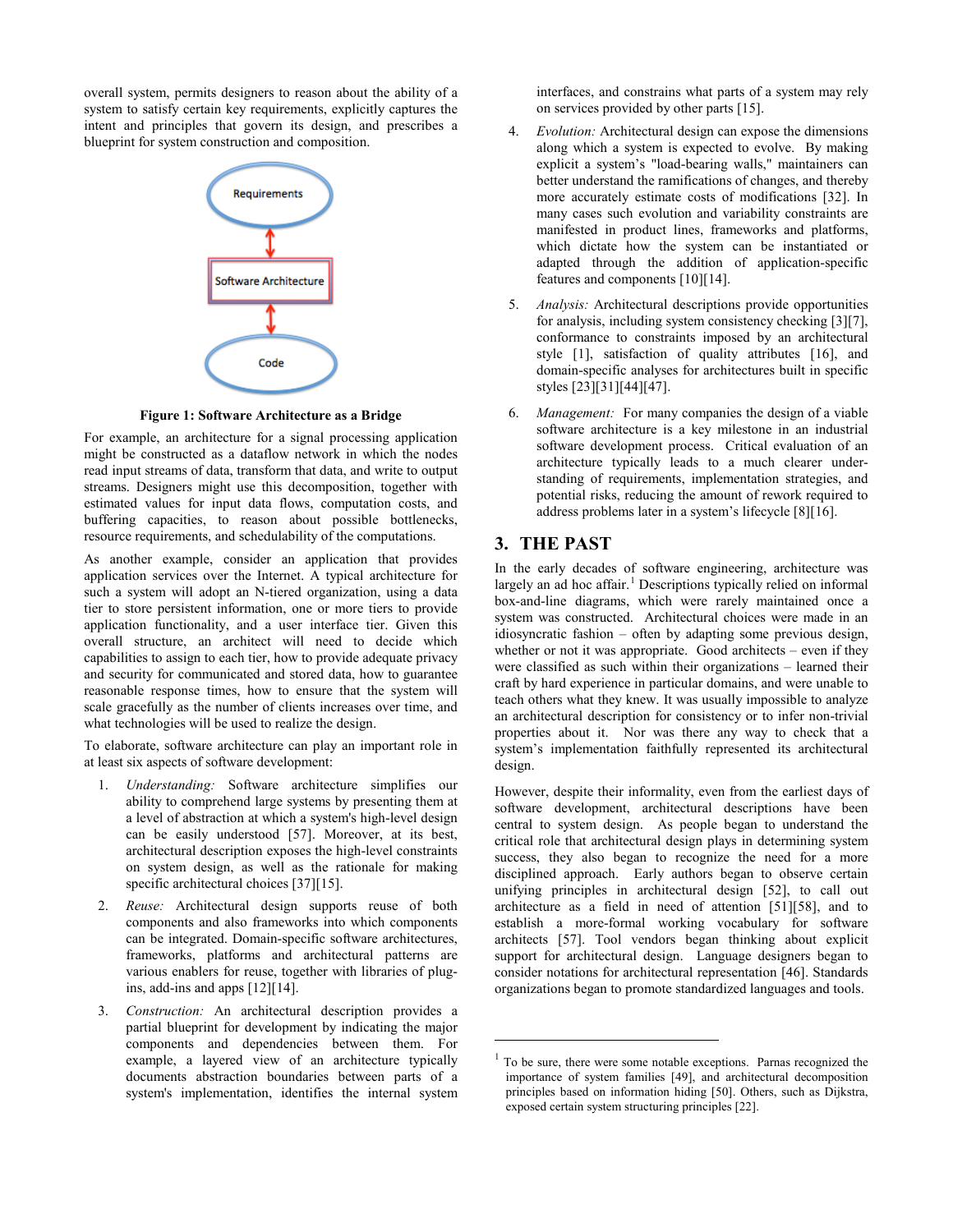Within industry, two trends highlighted the importance of architecture. The first was the recognition of a shared repertoire of methods, techniques, patterns and idioms for structuring complex software systems. For example, the box-and-linediagrams and explanatory prose that typically accompany a highlevel system description often refer to such organizations as a "pipeline,'' a "blackboard-oriented design,'' or a "client-server system.'' Although these terms were rarely assigned precise definitions, they permitted designers to describe complex systems using abstractions that made the overall system intelligible. Moreover, they provided significant semantic content about the kinds of properties of concern, the expected paths of evolution, the overall computational paradigm, and the relationship between this system and other similar systems.

The second trend was the concern with exploiting commonalities in specific domains to provide reusable frameworks for product families. Such exploitation was based on the idea that common aspects of a collection of related systems can be extracted so that each new system can be built at relatively low cost by "instantiating'' the shared design and reusing shared artifacts. Familiar examples include the standard decomposition of a compiler (which permits undergraduates to construct a new compiler in a semester), standardized communication protocols (which allow vendors to interoperate by providing interoperable services), and customizable frameworks, platforms and product lines.

During the 1990s and 2000s these trends, and others, led to an explosion of interest in software architecture. Sometimes referred to as the "Golden Age of Software Architecture" [\[56\],](#page-10-8) during this period the field matured rapidly, producing many books on software architecture, improved theories and formalisms for reasoning about architecture, tools to automate their construction and implementation, and methods for integrating architecture into mainstream software development. The next section surveys some of the more important of these.

## **4. SOFTWARE ARCHITECTURE TODAY**

Although there is considerable variation in the state of the practice, today software architecture is widely visible as an important and explicit design activity in software development. Job titles now routinely reflect the role of software architect; companies rely on architectural design reviews as critical staging points; and architects recognize the importance of making explicit tradeoffs within the architectural design space [\[42\].](#page-10-9)

In addition, the technological and methodological basis for architectural design has improved dramatically. Four important advances have been (1) the codification and dissemination of architectural design expertise; (2) the emergence of platforms and product lines, and their associated ecosystems; (3) the development of principles, languages and tools for architecture description; and (4) the integration of architectural design into the broader processes of software development, and, in particular the relationship between architecture and agility.

## **4.1 Codification and Dissemination**

<span id="page-2-0"></span>One early impediment to the emergence of architectural design as an engineering discipline was the lack of a shared body of knowledge about architectures and techniques for developing good ones. Today the situation has improved dramatically, due in

part to the publication of books on architectural design [\[7\]\[12\]](#page-9-9)[\[23\]\[43\]](#page-9-6)[\[57\]\[60\]](#page-10-0) and course[s \[37\].](#page-10-1)

An important common theme in these is the use of standard architectural *styles. [2](#page-2-0)* An architectural style typically specifies a design vocabulary, constraints on how that vocabulary is used, and semantic assumptions about that vocabulary. For example, a pipe-and-filter style might specify vocabulary in which the processing components are data transformers (filters), and the interactions are via order-preserving streams (pipes). Constraints might include the prohibition of cycles. Semantic assumptions might include the fact that pipes are lossless and preserve the order of data written to them.

Other common styles include blackboard architectures, clientserver architectures, repository-centered architectures, eventbased architectures, N-tiered architectures, and service-oriented architectures. Each style is appropriate for certain purposes, but not for others [\[55\].](#page-10-10) For example, a pipe-and-filter style would likely be appropriate for a signal processing application, but not for an application in which there is a significant requirement for concurrent access to shared data. Moreover, each style is typically comes with a set of analyses that can be performed on systems in that style. For example, it makes sense to analyze a pipe-and-filter system for end-to-end latency, whereas transaction rates would be a more appropriate analysis for a repository-oriented style.

The identification and documentation of such styles (as well as their more domain-specific variants) enables others to adopt previous architectural structures as a starting point. In that respect, the architectural community has paralleled other communities in recognizing the value of established, well-documented design patterns, such as those found i[n \[25\].](#page-9-10)

Although styles are often a good starting point for architectural design, in practice they need to be complemented by techniques for improving specific quality attributes of a system. Examples include the use of redundancy to improve availability, caching to improve performance, and authentication to improve security. Such techniques are sometimes referred to as *architectural tactics*. Books on software architecture now survey many of thes[e \[7\],](#page-9-9) and entire books have been written on tactics for specific quality attributes such as performance and security [\[53\].](#page-10-11)

Additionally, the realities of software construction often force one to compose systems from components and frameworks that were not architected in a uniform fashion. For example, one might combine a database from one vendor, with middleware from another, and a user interface framework from a third. In such cases the parts do not always work well together – in large measure because they make conflicting assumptions about the environments in which they were designed to wor[k \[29\]\[30\].](#page-9-11) This has led to the need to identify architectural strategies for bridging mismatches. Although, we are far from having well understood ways of systematically detecting and repairing such mismatch, a number of tactics have been developed to deal with this problem, and we are starting to see the introduction of automated mismatch repair tools.

1

<sup>2</sup> Some treatments of software architecture use the term "pattern" in place of "style". For a discussion of this terminology, see [\[15\]](#page-9-2) pages 32-36.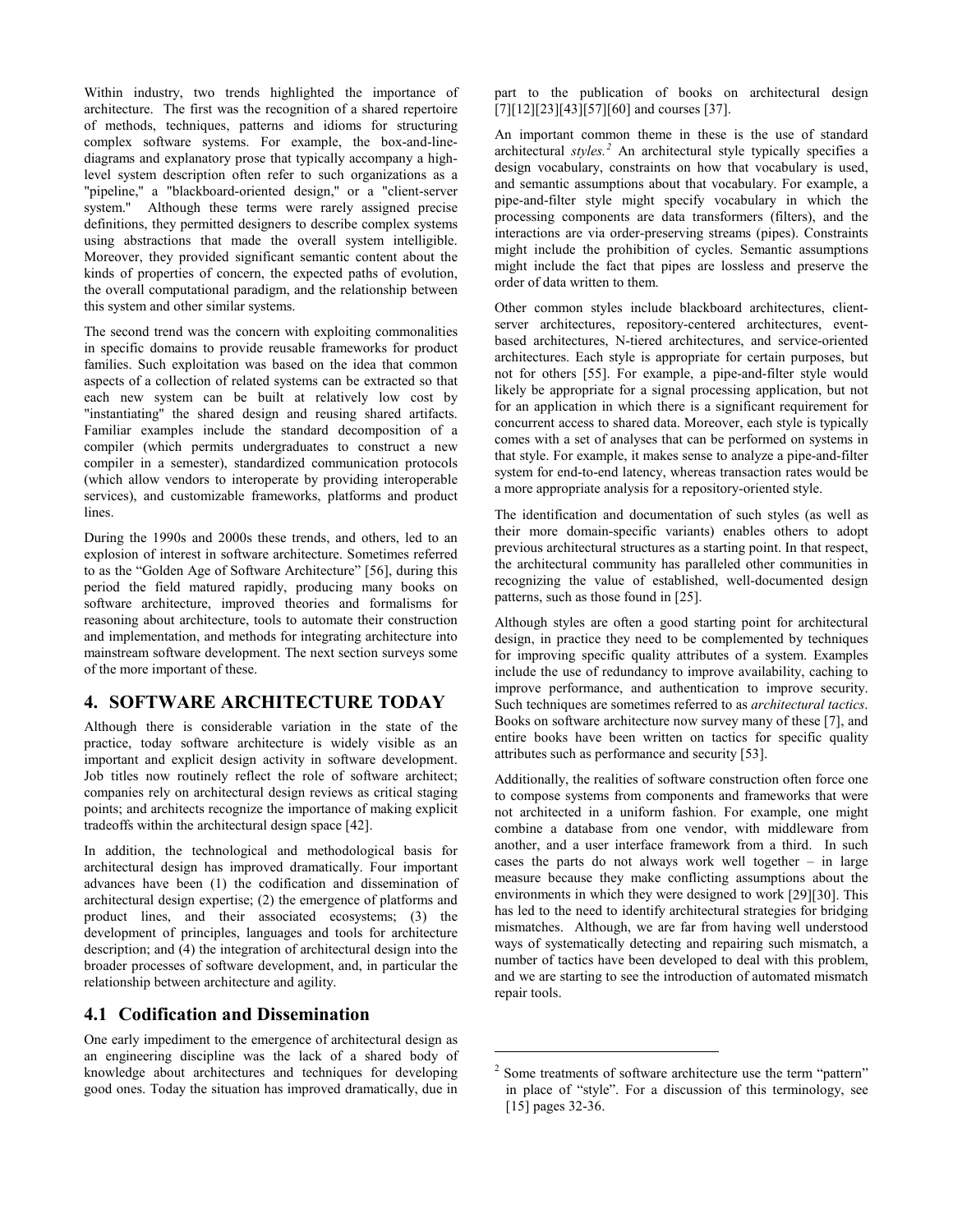#### <span id="page-3-4"></span>**4.2 Platforms and Product Lines**

As noted earlier, one of the important trends in software engineering has been exploitation of commonality across multiple products in order to reduce development costs for new systems through customization of a shared asset base [\[10\]\[14\].](#page-9-4) Two specific manifestations of that trend are improvements in our ability to create product lines within an organization and the emergence of cross-vendor platforms. At the heart of such efforts is an architectural design that determines what parts of a system are shared, and how those parts can be extended to provide the capabilities needed for a specific system.

Like architectural styles, the architectures underlying platforms and product lines take advantage of common architectural structures, but do so in a domain-specific way. By narrowing the domain over which they apply, they trade off generality for power – for example, in the form of opportunities for code reuse and the ability to perform specialized analyses. [Figure 2](#page-3-0) illustrates this point.



<span id="page-3-0"></span>**Figure 2: Power vs. Specialization in Architecture Reuse**

At the far left are generic architectural styles, which are largely domain-independent. To the right are more-specific versions of these styles. They narrow the class of system to which they apply, but remain largely domain independent. For example, a pipe-filter style will likely apply to any system that is primarily transformational, but can be equally useful in domains such as signal processing, music synthesis, scientific workflow computation, or analysis of large volumes of data (using, mapreduce, for example).

Further to the right are generic component integration platforms, which vary in their domain-specificity, but typically provide a way for multiple vendors to extend a base system with new components. Platforms usually provide a set of common services and features, and prescribe requirements for application-specific components (e.g., functions, services, and applications) that are hosted on the platform. Requirements specify the services they must provide to the platform, as well as constraints on how they can access the shared services of the platform. Platforms are typically manifested as one or more reusable code libraries that must be incorporated into a system based on the platform.

<span id="page-3-3"></span><span id="page-3-2"></span><span id="page-3-1"></span>Example generic platforms include those that support Internetbased services (such as any number of service-oriented architecture platforms), platforms for mobile devices (such as Android), and domain-specific platforms (such as the High Level

Architecture (HLA) for Distributed Simulation [\[5\]](#page-9-12) or the AUTOSAR architecture for automotive systems<sup>[3](#page-3-1)</sup>).

At the far right we find product lines, which are highly domainspecific, applying specifically to a set of products within a particular company. Product lines provide huge economies of scale when used appropriately, and there are numerous success stories of their use. $4$  However, they also require up-front investment in creating a reusable asset base, as well as on-going organizational commitment to maintain, promote, and apply them to new product development [\[10\]\[14\]](#page-9-4)[\[48\].](#page-10-12)

Although good architectural design is at the heart of any successful platform or product line, perhaps ironically, their use can substantially reduce the architectural responsibilities of software developers, since many, if not most, of the architectural decisions have already been made by the platform or product line designers. For instance, many platforms provide a security model, that when used correctly obviates the need for additional security tactics.

While the use of platforms and product lines reduces the architectural burden on developers, it may not entirely eliminate it. Indeed, critical quality attributes such as performance and reliability may depend heavily on *how* the platform services are used or the product line is instantiated.

One open issue in product lines is whether or not it's necessary to create a design for a product line architecture at all. Paul Clements has argued that his experience at BigLever Software, Inc. (a company that helps organizations adopt automation-based product line engineering) has taught him that it is best to concentrate on the architectures for the individual products.<sup>[5](#page-3-3)</sup> If an overarching product line architecture is deemed useful, it can be seen as an emergent conceptual design that is the aggregation of the individual products' (possibly quite different) architectures. That is, rather than investing in a large up-front effort to specify the common and variable parts of a single instantiable design, a company should use automation to turn out product instances by creating (and then exercising) variation points in the shared assets -- including those shared assets that represent the architecture. In this way, architecture can be treated consistently with the range of other software development artifacts (requirements, design specifications, code, tests, user manuals, etc.). In all cases, commonality and variability will then emerge (and be captured) over time as needed by the products. (Cf., the discussion about agile development in Section 4.4.).

On the other hand, other experience suggests that there is considerable value in formalizing the product line or platform itself – or at least the parts of it that describe how it can be extended or specialized. For instance, consider Microsoft's experience with tools that check device driver conformance to the API protocols required by their operating system [\[6\].](#page-9-13) Such tools have greatly reduced the errors that device driver providers made in providing extensions to the Windows platform.

1

 $<sup>5</sup>$  Paul's blog can be found at the Big Lever Newsletters website:</sup> www.biglever.com/newsletters/Pauls\_three\_surprises\_3.html

<sup>3</sup> http://www.autosar.org/

<sup>4</sup> For example, see the Software Product Line Hall of Fame, http://splc.net/fame.html.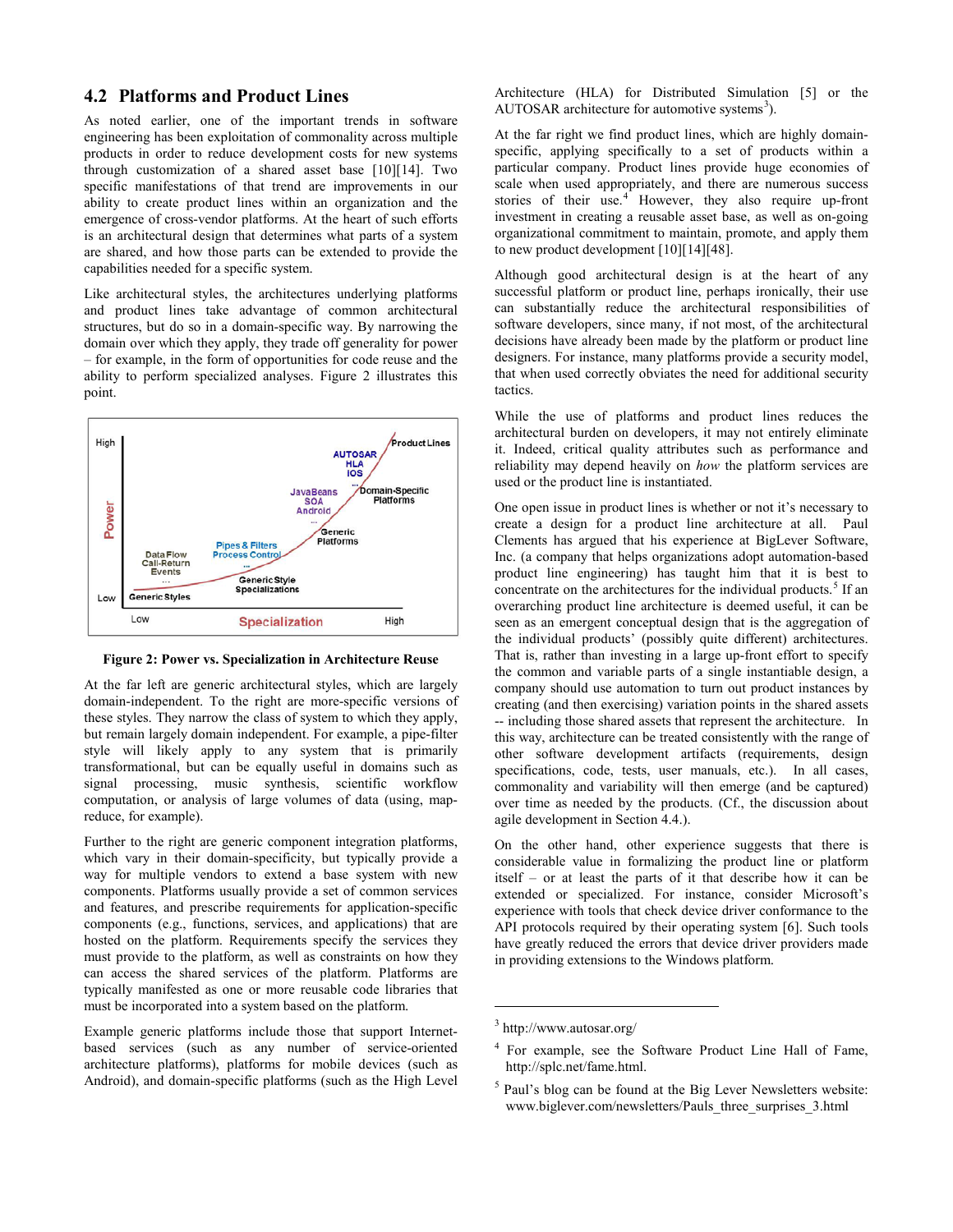## <span id="page-4-2"></span>**4.3 Architecture Description**

A critical question for software architects is how to describe their architectural designs. Ideally those descriptions should convey their design intent clearly to others, allow critical evaluation, and require low overhead to create and maintain.

Broadly speaking, today there are three general approaches. The first is *informal description.* Such descriptions typically use general-purpose graphical editing tools (PowerPoint, Visio, etc.) coupled with prose to explain the meaning of the drawings.

Informal descriptions have the advantage of being easy to produce, and not requiring special expertise. But they have a host of disadvantages. The meaning of the design may not be clear since the graphical conventions will likely not have a well-defined semantics. Informal descriptions cannot be formally analyzed for consistency, completeness, or correctness. Architectural constraints assumed in the initial design are not enforced as a system evolves. There are few tools to help architectural designers with their tasks.

The second approach is *semi-formal description.* This approach uses generic modeling notations that may lack detailed semantics, but provide a standardized graphical vocabulary supported by commercial tools. The primary example of a semi-formal description language is UML.<sup>[6](#page-4-0)</sup> In 2005 the Object Management Group (which manages the UML standard) adopted UML 2.0, incorporating explicit constructs for architectural modeling, such as components, connectors, ports and hierarchical descriptions [\[9\].](#page-9-14)

A general-purpose modeling language, such as UML, has the advantages of using notations that practitioners are likely to be familiar with, that are supported by commercial tools, and that provide a link to object-oriented modeling and development. But such languages are limited by their lack of support for formal analysis and their lack of expressiveness for some architecturally relevant concepts. (For example, connectors are not first class entities in UML in the same way as components are [\[15\].](#page-9-2))

The third approach is *fully-formal description*. In response to the problems with the other two approaches a number of researchers have proposed formal notations for representing and analyzing architectural designs. Generically referred to as "Architecture Description Languages'' (ADLs), these notations provide both a conceptual framework and a concrete syntax for formal modeling of software architectures [\[46\].](#page-10-5) They also typically provide tools for parsing, displaying, compiling, analyzing, or simulating architectural descriptions.

In the 1990's many ADLs were proposed, each with certain distinctive capabilities [\[46\].](#page-10-5) For instance Wright supports the formal specification and analysis of interactions between architectural components [\[3\],](#page-8-0) xADL provides an extensible specification language for architectures based on XML [\[19\],](#page-9-15) and Acme supports the formal definition of architectural styles [\[34\].](#page-9-16) To date those languages have largely failed to become established in industrial practice. However, they *have* had an impact on the revision to UML in 2005, and in several cases have formed the basis for standardized, formal ADLs used in specific domains. For

j

instance, both AADL  $[24]$  and SysML<sup>[7](#page-4-1)</sup> are standardized languages for modeling and analyzing real-time, safety critical systems, such as avionics and automotive systems.

It remains to be seen whether more-formal approaches to architectural description will gain in popularity over time. Today there is a strong interest across the field of software engineering in *model-based engineering*, reflecting the maturation of the field from ad hoc practices to formal engineering practices. Architectural models are an important class of engineering model that can potentially play a prominent role in that evolution [\[27\].](#page-9-18)

Independent of the level of formality associated with architectural representations, there are a number of important cross-cutting principles that are now well understood. The most important of these is the idea that in order to describe system's architecture, one must use multiple views or viewpoints, reflecting different perspectives on the architectural design problem. For example, it is helpful to distinguish between coding structures and run-time structures, since they represent different kinds of design commitments, and impact the emergent properties of a system in very different ways. The former is particularly useful for reasoning about maintainability and the cost of change, while the latter is useful for reasoning about properties such as performance, scalability, and reliability. Several systems of views have been proposed, including Kruchten's 4+1 approach [\[40\],](#page-10-13) the IEEE 1471-2000 Standard [\[38\],](#page-10-14) and the "Views and Beyond" approach [\[15\].](#page-9-2)

However, while the utility of multiple views is well understood, the consequent problem of reconciling multiple views is not. Research is needed to provide ways to make sure that views are consistent in areas where their concerns overlap, and that changes to one view are appropriately propagated to other views. Some important challenges in this area include (a) understanding when a system of partial views provides a complete representation of all aspects relevant to the design; (b) providing formal criteria for view consistency, including both structure and semantics; and (c) using views to capture refinement relationships between abstract and concrete architectural designs.

# **4.4 Agility and Architecture**

One important issue for software architecture is how best to integrate architectural practices into the broader software development processes. At the core of this issue are questions such as "how much architecture is enough?" and "when should architectural design be performed?"

Considerable progress has been made in terms of establishing processes for architectural evaluation and documentation [\[15\]\[16\].](#page-9-2) In particular, architectural reviews are now commonplace in many organizations, where the benefits have been well documented [\[45\].](#page-10-15) Additionally, studies have been done to quantify the amount of architectural design that is appropriate for various sizes and classes of system[s \[8\].](#page-9-7)

One of the interesting debates over the past few years has been the role of architecture in agile processes. It may seem at first glance that architecture would have no place in a rapidly evolving system, where an organization's development practices deemphasize the creation of artifacts that do not manifest

1

<span id="page-4-1"></span><span id="page-4-0"></span><sup>&</sup>lt;sup>6</sup> Some of the diagram types in the UML family of modeling notations *do* have formal semantics, but the principle ones used for modeling architectural structure do not.

<sup>7</sup> http://www.sysml.org/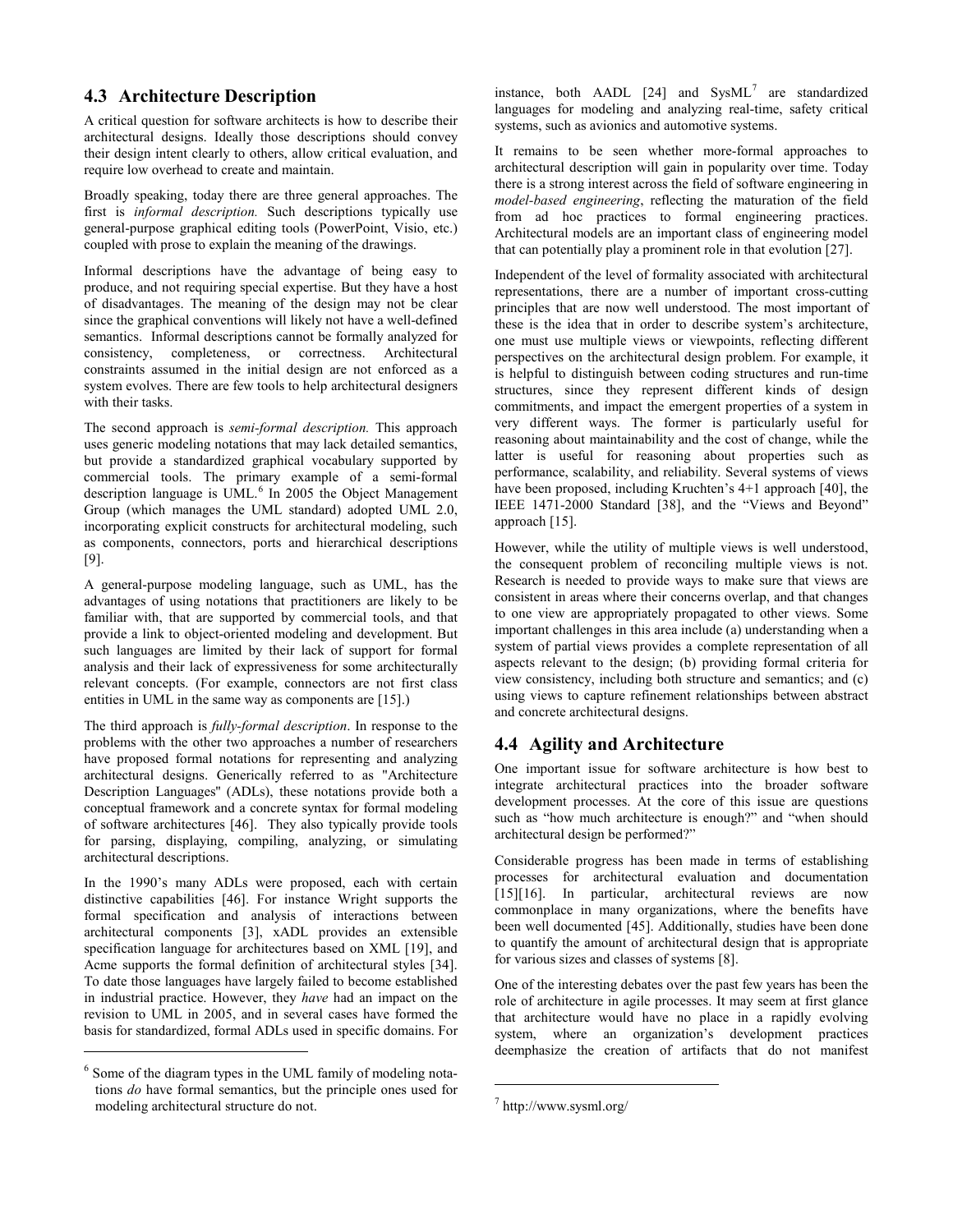themselves directly as user-visible functionality.<sup>[8](#page-5-1)</sup> But further reflection suggests that architecture is, in fact, an *enabler* of agility, not an impediment to it. We can see this in the emergence of extensible platforms (mentioned earlier), which can be rapidly customized with new plug-ins and applications.

Many in the agile community would argue that architecture is important, but that it will emerge naturally as a system evolves through extension and refactoring.<sup>[9](#page-5-2)</sup> This idea that architecture will emerge spontaneously is reinforced by the fact that most software development efforts today do not require a significant amount of bold new architectural design: the most important design decisions have been made earlier, are fixed by pre-existing conditions, or are a *de facto* architectural standard in the respective industry (cf., Section [4.2\)](#page-3-4). Choices of operating system, servers, programming language, database, middleware, and so on, are predetermined in the vast majority of software development projects, or have a very narrow range of possible variations.

Architectural design, when it is really needed because of project novelty, has an uneasy relationship with traditional agile practices. Unlike the functionality of the system, it cannot easily be decomposed into small, incremental chunks of work, user stories or "technical stories". The difficult aspects of architectural design are driven by systemic quality attributes (security, high availability, fault tolerance, interoperability, scalability, etc.), or are development-related (testability, certification, and maintainability). In general, these cannot be easily decomposed, and tests to determine their satisfaction are difficult to produce up-front. Moreover, key architectural choices usually cannot be easily retrofitted on an existing system by means of simple refactorings. Late decisions may require the replacement of large bodies of the code, and therefore many of the important architectural decisions have to be made early (although not necessarily all at once, up front).

A number of people have grappled with this tension, including Cockburn's "walking skeleton",<sup>[10](#page-5-3)</sup> the Scaled Agile Framework of Leffingwell et al., $^{11}$  $^{11}$  $^{11}$  and Fairbank's "risk-driven" approach [\[23\].](#page-9-6) A common theme is that architectural design and the incremental building of a system (i.e., its user-visible functionality) must go hand-in-hand. The important questions to answer are: How do we pace ourselves? How do we address architectural issues and make decisions, over time, in a way that will lead to a flexible architecture, and enable developers to proceed? In which order do we pick the quality attribute aspects and address them?

One of the ways to understand these questions is in terms of technical debt [\[18\].](#page-9-19) At any time, a software development team is faced with a choice of what to focus on in the next release cycle, iteration, or sprint. In the "backlog" of things not yet done, there are four kinds of elements, illustrated in [Figure 3](#page-5-0) (adapted from  $[41]$ ).

j

Items that have *visible value*:

- *Category I* (the **green stuff)**: new features (services, functionalities, capabilities) to be added to the system, as well as visible improvements in quality attributes (capacity, response time, interoperability).
- *Category II* (the **red stuff)**: customer-visible defects, limiting usefulness or negatively impacting perceptions of the product.





<span id="page-5-0"></span>Both categories impose a development cost to address and tradeoffs are involved in determining how to prioritize them: how much defect fixing relative to new features can we afford to do?

But there are also items that are *invisible* to the outside world:

- *Category III* (the **yellow stuff)**: architectural elements, infrastructure, frameworks, deployment tools, etc. Known to the internal development team, and architects, they are often deferred in favor of addressing the visible elements. Their cost is often "lumpy": they are hard to break down into small increments. We know that they add value, in the long term, by increasing future productivity, and often improving key quality attributes. But this value is hard to quantify.
- *Category IV* (the **grey stuff)**: elements that have both a negative value, and are invisible – technical debt. These are the result of earlier architectural and implementation decisions that may have seemed wise at the time, but which in the current context are suboptimal and hurt the project – usually through reduced productivity or impact on the evolution of the system. Category IV elements are known by the development team, but rarely expressed at the level of key decision makers, who determine the future release roadmap. Shortcuts, or failure to develop the yellow stuff of Category III, increases the amount of grey stuff in Category IV, further inhibiting progress.

A compounding factor is that the categories have *dependencies* between them – especially, dependencies of the visible (I and II) and the invisible (III and IV) categories. Making tradeoffs between the various categories now becomes more complicated, and requires diverse expertise, not just consideration of market value. Time plays a crucial role, too: the value of delivering a new feature is immediate, while the value of developing a good architecture may be reaped only over a long period of time.

<span id="page-5-1"></span><sup>8</sup> Literature in the agile community is full of mantras such as, YAGNI (You Ain't Gonna Need It), No BUFD (No Big Up-Front Design), and "Defer decision to the last responsible moment"

<span id="page-5-2"></span>For example, Principle #11 in the "agile manifesto" says "The best architectures, requirements, and designs emerge from selforganizing teams" [2].

<span id="page-5-3"></span><sup>&</sup>lt;sup>10</sup> http://alistair.cockburn.us/Walking+skeleton<sup>11</sup> http://scaledagileframework.com/

<span id="page-5-4"></span>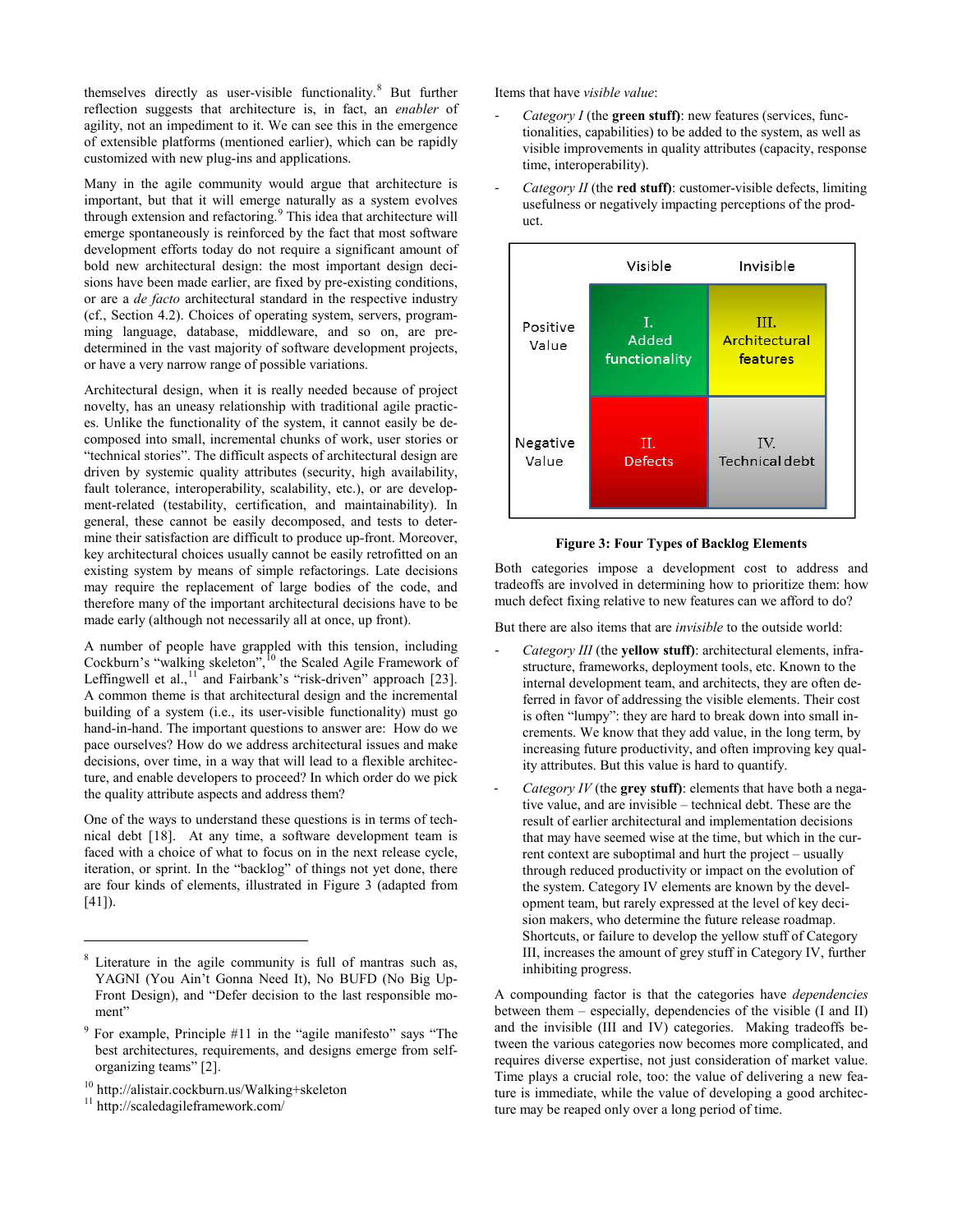While the challenge of determining the value and timing of architectural investments remains an open one, economic concepts such as Net Present Value, the Incremental Funding Method, and Real Options, combined with dependency analysis, may help decision making choices for short- or long-term development plannin[g \[21\]\[59\].](#page-9-20)

## **5. CHALLENGES AHEAD**

What about the future? Although software architecture is on a much more solid footing than two decades ago, it is not yet fully established as a discipline that is taught and practiced across the software industry. One reason for this is simply that it takes time for new approaches and perceptions to propagate. Another reason is that the technological basis for architecture design (as outlined earlier) is still maturing. In both of these areas we can expect that a natural evolution of the field will lead to steady advances.

However, the world of software development, and the context in which software is being used, is changing in significant ways. These changes promise to have a major impact on how architecture is practiced. In this section I consider some the important trends and their implications for the field of software architecture.

# **5.1 Network-Centric Computing**

Over the past decade the primary computational model for systems has shifted from localized computation to a networkcentric model. Increasingly personal computers and a wide variety of other devices (handheld devices, laptops, phones) are used primarily as a user interface that provides access to remote data and computation, rather than as the primary locus of computation. This trend is not surprising since a network-centric model offers the potential for significant advantages. It provides a much broader base of services than is available on local devices. It permits access to a rich set of computing and information retrieval services that can be used almost anywhere (in the office, home, car, and factory), providing ubiquitous access to information and services.

This trend has a number of consequences for software engineering, in general, and software architecture, in particular. Historically, software systems have been created as closed systems, developed and operated under control of individual institutions. The constituent components may have been acquired from external sources, but when incorporated in a system they came under control of the system designer. Architectures for such systems are largely static – allowing minimal run-time restructuring and variability.

However, within the world of pervasive services and applications available over networks, systems may not have such centralized control. The Internet is an example of such an open system: it is minimally standardized, chiefly at the level of the protocols, addresses, and representations that allow individual sites to interact. It admits of considerable variation both in the hardware that lies below these standards and the applications that lie above. There is no central authority for control or validation. Individual sites are independently administered. Individual developers can provide, modify, and remove resources at will.

<span id="page-6-0"></span>For such systems a new set of software architecture challenges emerges [\[54\].](#page-10-17) First, is the need for architectures that scale up to the size and variability of the Internet. While many of the traditional architectural paradigms will likely apply, the details of their implementation and specification will need to change.

For example, one attractive form of composition is implicit invocation – sometimes termed ''publish-subscribe.'' Within this architectural style components are largely autonomous, interacting with other components by broadcasting messages that may be "listened to" by other components. Most systems that use this style, however, make many assumptions about properties of its use. For example, one typically assumes that event delivery is reliable, that centralized routing of messages will be sufficient, and that it makes sense to define a common vocabulary of events that are understood by all of the components. In an Internet-based setting all of these assumptions are questionable.

Second, is the need to support computing with dynamicallyformed, task-specific, coalitions of distributed autonomous resources. The Internet hosts a wide variety of resources: primary information, communication mechanisms, applications and services, control that coordinates the use of resources, and services such as secondary (processed) information, simulation, editorial selection, or evaluation. These resources are independently developed and independently supported; they may even be transient. They can be composed to carry out specific tasks set by a user; in many cases the resources need not be specifically aware of the way they are being used, or even whether they are being used. Such coalitions lack direct control over the incorporated resources. Selection and composition of resources is likely to be done afresh for each task, as resources appear, change, and disappear. Unfortunately, it is hard to automate the selection and composition activity because of poor information about the character of services and hence with establishing correctness.

Composition of components in this setting is difficult because it is hard to determine what assumptions each component makes about its operating context, let alone whether a set of components will interoperate well (or at all) and whether their combined functionality is what you need. Moreover, many useful resources exist but cannot be smoothly integrated because they make incompatible assumptions about component interaction. For example, it is hard to integrate a component packaged to interact via remote procedure calls with a component packaged to interact via shared data in a proprietary representation.

One emerging solution to this problem is the creation of ecosystems based on a common architectural style or platform, augmented with a rich library of components that can be composed in well-understood ways within a given domain of computation. (Cf. also Section 4.2.) As an example, consider Yahoo! Pipes, a component composition platform that allows one to compose and execute data steam processing applications through a web browser using a large number of transformations available from an on-line library. [12](#page-6-0) (More on this topic in Section [5.4.\)](#page-7-0)

Third, there is a need to architect systems that can take advantage of the rich computing base enabled by network-centric computing. Today cloud computing platforms provide almost unlimited access to storage and computation, but exploiting these requires architectures that can scale to large volumes of data and a huge array of available services.

1

<sup>12</sup> http://pipes.yahoo.com/pipes/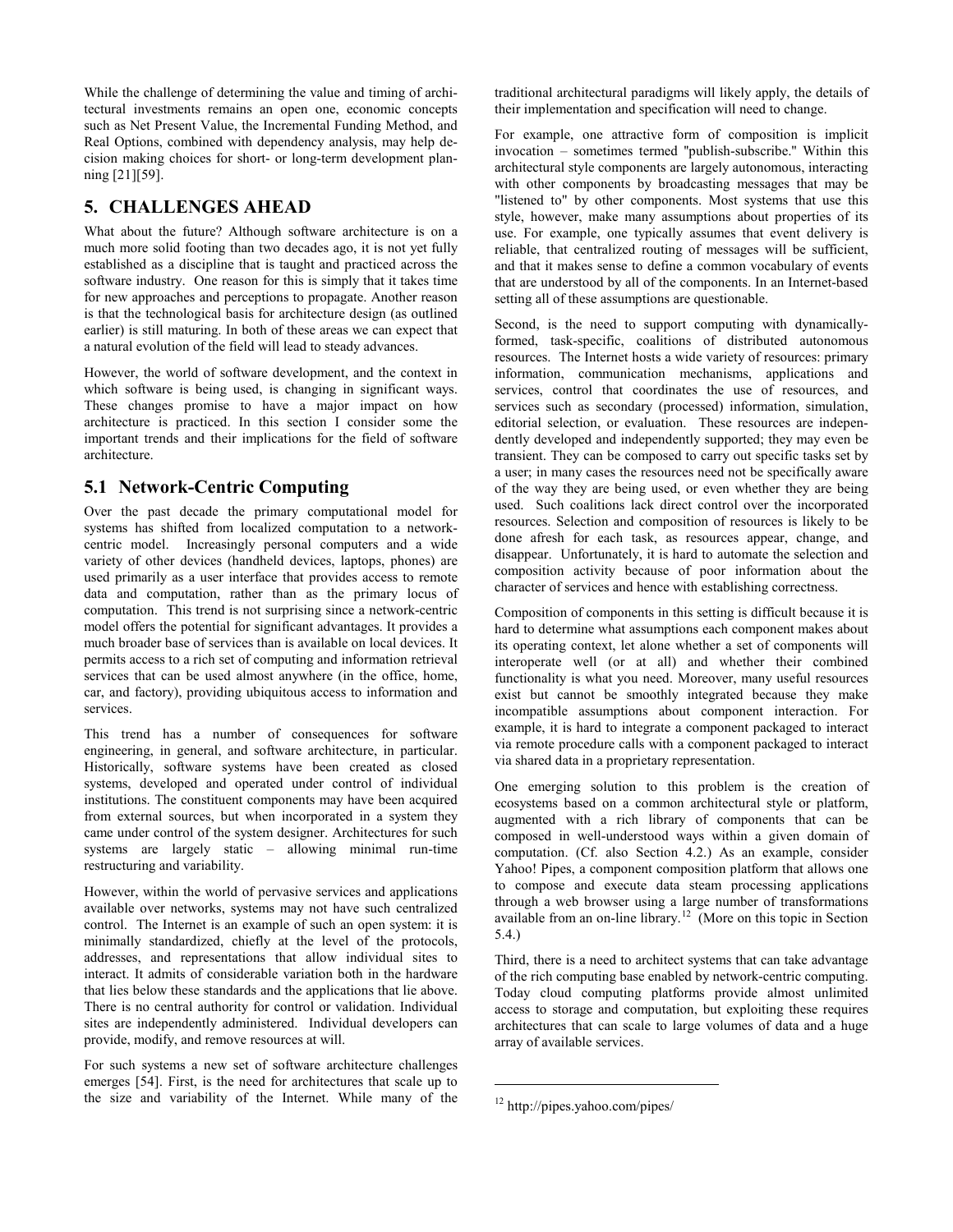Fourth, there is a need to ensure adequate security and privacy. As systems migrate away from the direct control of individual organizations, architects must find ways to ensure confidentiality, availability, and integrity of their data. In many cases, this will involve a judicious combination of both private and public infrastructure, together with architectures that can bridge that divide.

# **5.2 Pervasive Computing and Cyber-physical Systems**

A second related trend is toward pervasive computing, in which the computing universe is populated by a rich variety of softwareenhanced devices: toasters, home heating systems, entertainment systems, smart cars, etc. This trend is leading to an explosion in the number of devices in our local environments – from dozens of devices to hundreds or thousands of devices. In some circles this is referred to as the "Internet of Things".

There are a number of consequent challenges for software architecture. First, we will need architecture design tools that are suited to systems that combine both physical and software elements – cyber-physical systems. Such systems cannot be understood without considering both the properties of their physical elements (power requirements, mechanics, control interfaces, etc.) and their software elements (data stores, communication protocols, security features, etc.). Today design notations and tools tend to favor one or the other; what is needed are unifying approaches that permit designers to focus on different facets of a system, but provide guarantees of consistency and completeness for the overall system.

Second, architectures for these systems will have to be more flexible than they are today. In particular, devices, components, services and other computational elements are likely to come and go in an unpredictable fashion. Handling reconfiguration dynamically, while guaranteeing uninterrupted service, is a hard problem. (See also Section [5.3.\)](#page-7-1)

Third, there is a need for architectures that effectively bridge the gap between technology and technologically-naïve users. Currently, our computing environments are configured manually and managed explicitly by the user. While this may be appropriate for environments in which we have only a few, relatively static, computing devices (such as a couple of PCs and laptops), it does not scale to environments with hundreds of devices. We must therefore find architectures that provide much more automated control over the management of computational services.

Such architectures will need to raise the level of abstraction for configuring pervasive systems, allowing users to focus on their high-level tasks (e.g., being entertained, ensuring the security of their home, managing the energy usage of their appliances) [\[36\].](#page-10-18) For example, how many of us have been frustrated trying to figure out how to configure an entertainment system, with multiple remote devices and their myriad buttons? Note that in general it is not merely a matter of making individual devices "smarter". It will require new architectures that span multiple devices, and are able not only to simply their use, but proactively adapt themselves to user's needs.

## <span id="page-7-1"></span>**5.3 Fluid Architectures**

In the past, software systems were largely static: changes to system functionality happened rarely, and usually required significant manual oversight and installation. Today systems are much more dynamic: new applications are downloaded onto mobile platforms; new devices are installed in homes; mobile devices enter and leave our computing environment; new web services become available through web applications; system upgrades are required to address discovered security vulnerabilities, etc.

Such fluidity raises a number of architectural challenges. The first is architecting for ease of change and adaptation. For many systems, this requires the ability to dynamically discover and compose available services and resources. For other systems it requires well-defined interfaces that support rapid customization, extension and upgrade. In addition, the architect needs to be sure that such changes do not interfere with on-going services that must continue to function. It would be unfortunate, indeed, if when downloading a new app to your phone, no one could contact you, or if an on-line e-commerce site were to become unavailable to customers when system upgrades were propagated.

Second is the problem of describing and reasoning about the architecture. Since the actual run-time configuration is largely unknown at design time, how can one specify the architecture? Clearly, what is needed is a way to characterize the set of all possible systems. But architectural modeling notations (in any of the categories mentioned in Section [4.3\)](#page-4-2) often have difficulty at characterizing such families. Moreover, the combinatorial explosion of possible future system configurations makes formal analysis difficult. Partial solutions to this problem may emerge from the application of product line variability representation and analysis [\[48\].](#page-10-12)

Despite these challenges the existence of fluid architectures opens up a set of new opportunities. Chief among these are the ability to create systems that can take a stronger role in ensuring their own health and quality. Such systems are sometimes referred to as selfadaptive systems or autonomic systems [\[39\],](#page-10-19) and are the subject of considerable research in their own right [\[13\]\[20\].](#page-9-21)

While there are many approaches to self-adaptation, one prominent technique is to adopt a control systems view of the problem. In this approach each system is coupled with a control layer that is responsible for monitoring the state of that system, detecting opportunities for improvement, and effecting change as it runs. Central to such an approach (as with any control systems approach) is the use of system models in the control layer. These models reflect the current state of the system, and are used to detect problems and decide on courses of action. It turns out that architectural models are particularly useful in this regard [\[35\].](#page-9-22) As such, architectural models now become useful not only as designtime artifacts, but as run-time artifacts as well.

## <span id="page-7-0"></span>**5.4 Socio-technical Ecosystems**

The emergence of platforms as a central basis for modern system development has brought with it a new set of challenges for software architecture. Beyond the technical issues of platform design itself (noted earlier), architects must now also consider the socio-technical ecosystems that arise around the platform and are necessary to ensure its sustainability. Such ecosystems include not only the *platform* developers, but also the much larger community of developers who provide platform *extensions* (apps, services, etc.), users who must purchase and install those extensions, governance rules and processes to qualify potential extensions,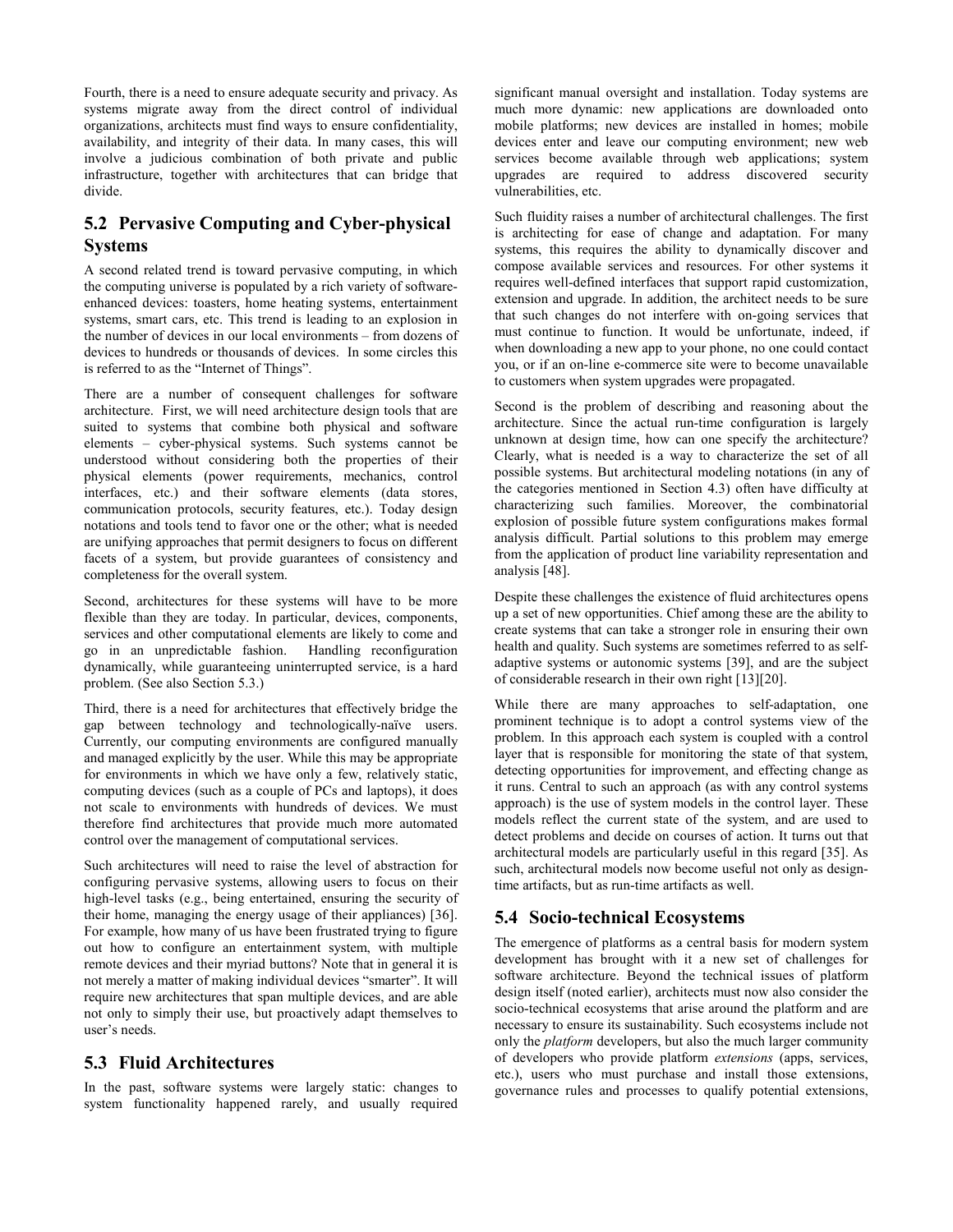<span id="page-8-2"></span>incentive systems to motivate developers of extensions, legal and economic systems, and so on [\[11\].](#page-9-23) 

| Domain                | <b>Type of compositions</b> | <b>Tools</b>   |
|-----------------------|-----------------------------|----------------|
| Astronomy             | electromagnetic image       | Astrogrid      |
|                       | processing tasks            |                |
| <b>Bioinformatics</b> | biological data-analysis    | Taverna        |
|                       | services                    |                |
| Digital music         | audio sequencing &          | Steinberg      |
| production            | editing                     | <b>VST</b>     |
| Environmental         | spatio-temporal experi-     | Kepler         |
| Science               | ments                       |                |
| Film production       | scripting animation-        | Maya/Adobe     |
|                       | effects and components      | after-effects  |
| Gaming                | scriptable and composa-     | Mavenlink      |
|                       | ble 3D engines              |                |
| Geospatial            | interactive visualization   | Ozone widget   |
| Analysis              | of geographical data        | framework      |
| Home Automa-          | home devices & services     | Control4       |
| tion                  |                             | Composer       |
| Neuroscience          | brain-image processing      | Loni Pipeline  |
| Scientific com-       | transformational work-      | <b>WINGS</b>   |
| puting                | flows                       |                |
| Socio-technical       | network creation, analy-    | <b>SORASCS</b> |
| Analysis              | sis & simulation            |                |
| Virtual Tools         | scientific experiment       | Labview        |
|                       | pipelines                   |                |

**Table 1: Some End-User Architecting Domains**

Today we have only a very weak understanding of the interrelationship between all of these moving parts, and the way in which architectural design facilitates a sustainable ecosystem. Consider, for example, the architectural issue of the kinds of interaction the platform will support between components provided by third parties. Limited interaction can provide stronger guarantees, but may reduce flexibility, and will affect the extent to which a component developer can depend on components built by others. Different choices will have a strong impact on the nature of the ecosystem and potentially its longterm viability, as illustrated by the difference between the iOS and Android ecosystems.

One important emerging class of ecosystems allows end users to do their own system composition to create innovative computational systems. Such users typically have minimal technical expertise, and yet still want strong guarantees that the parts will work together in the ways they expect, and to understand the properties of their compositions (How fast will they run? Will they guarantee data privacy?). In essence, this requires support for "end-user architecting" [\[33\].](#page-9-24) Some examples of domains and their respective end-user architecting tools are listed in [Table 1.](#page-8-2) Unfortunately, such tools are often difficult to use, and may require considerable low-level knowledge of invocation conventions, parameter settings, and data formats. An open research problem is finding ways to provide improved architecting environments and task-oriented interfaces for such users.

#### **6. CONCLUSION**

The field of software architecture is one that has experienced considerable growth over the past two and a half decades, and it promises to continue that growth for the foreseeable future. Although architectural design has matured into an engineering discipline that is broadly recognized and practiced, there are a number of significant challenges that will need to be addressed. Many of the solutions to these challenges are likely to arise as a natural consequence of dissemination and maturation of the architectural practices and technologies that we know about today. Other challenges arise because of the shifting landscape of computing and the roles that software systems play in our world: these will require significant new innovations. In this paper we have attempted to provide a high-level overview of this terrain illustrating where we have come over the past few years, and speculating about where we need to go to meet the demands of the future.

Reflecting on the differences between now and the state of the world characterized in the 2000 article [\[28\],](#page-9-0) we can see that many of the challenges noted there are still with us, but with some changes. The challenge of exploiting reuse has matured substantially since 2000 with broad-based use of platforms, frameworks and product lines. The architectural challenges of pervasive computing, noted in 2000, remain, but have broadened to include, more generally, cyber-physical systems, which affect most of the things we depend on (phones, cars, energy, houses, etc.). Beyond the simple pervasiveness of software, its emerging role as an enhancement to our physical environment suggests the need for a significant broadening of the architectural discipline. The area of network centric computing has blossomed via the Internet, and now requires that we understand how the architectures of the past can be adapted to the connected, distributed, data-rich world of the future. Finally, in this article we noted the importance of ecosystems and their symbiotic relationship with architecture.

## **7. ACKNOWLEDGEMENTS**

This article has benefitted from many long-standing interactions and collaborations with numerous colleagues and students over the past two decades. I would like to thank Grady Booch, Paul Clements, Philippe Kruchten, and Mary Shaw for their contributions to the content and prose of this paper. Paul provided some of the ideas and text for product lines in Section 4.2; Philippe on agile computing and technical debt in Section 4.4; and Mary on dynamic coalitions in Section 5.2. Section 2 describing the roles of software architecture was adapted from an introductory article on software architecture [\[26\].](#page-9-25) I would also like to credit past and present members of the ABLE Research Group, and colleagues at the Software Engineering Institute. Finally special thanks to Andreas Metzger and Klaus Pohl who made many helpful suggestions for improvements.

## **8. REFERENCES**

- <span id="page-8-1"></span>[1] Abowd, G., Allen, R., and Garlan, D. Using style to understand descriptions of software architecture. In *Proceedings of SIGSOFT'93: Foundations of Software Engineering.* ACM Press, December 1993.
- [2] Agile Alliance, *Manifesto for Agile Software Development*, June 2001, [http://agilemanifesto.org/.](http://agilemanifesto.org/)
- <span id="page-8-0"></span>[3] Allen, R. and Garlan, D. A formal basis for architectural connection. *ACM Transactions on Software Engineering and Methodology*, Vol. 6(3):213-249 July 1997.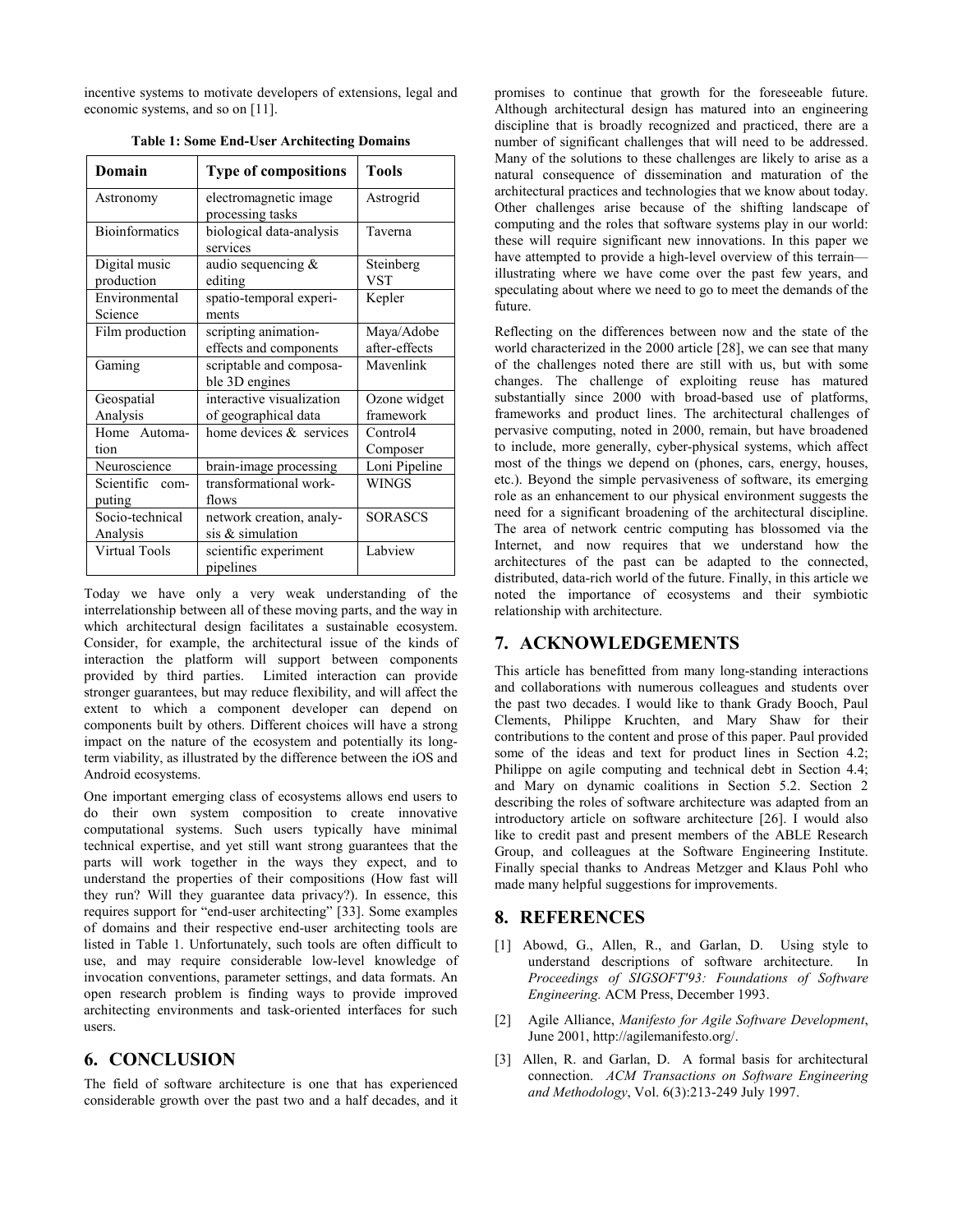- [4] Allen, R. and Garlan, D. Formalizing architectural connection. In *Proceeding of the 16th International Conference on Software Engineering*, pps 71-80, May 1994.
- <span id="page-9-12"></span>[5] Bachinsky, S., Mellon, L., Tarbox, G., and Fujimoto, R. RTI 2.0 architecture. In *Proceedings of the 1998 Spring Simulation Interoperability Workshop*, 1998.
- <span id="page-9-13"></span>[6] Ball, T., Levin, V., Rajamani, S. K. A Decade of Software Model Checking with SLAM, *Communications of the ACM*, Vol. 54. No. 7, 2011, Pages 68-76.
- <span id="page-9-9"></span>[7] Bass, L., Clements, P. and Kazman, R. *Software Architecture in Practice, Third Edition.* Addison Wesley, 2012.
- <span id="page-9-7"></span>[8] Boehm, B. and Turner, R. *Balancing Agility and Discipline: A Guide for the Perplexed.* Addison-Wesley/Pearson Education, 2003.
- <span id="page-9-14"></span>[9] Booch, G., Rumbaugh, J, and Jacobson, I. *The Unified Modeling Language User Guide, 2nd Edition*. Addison Wesley, 2005.
- <span id="page-9-4"></span>[10] Bosch, J. *Design and Use of Software Architectures: Adopting and Evolving a Product-Line Approach*. ACM Press/Addison-Wesley Publ. Co. 2000.
- <span id="page-9-23"></span>[11] Bosch, J. From software product lines to software ecosystems. In *Proceedings of the 13th International Software Product Line Conference* (SPLC '09, Pittsburgh, PA, USA, 111-119. 2009.
- <span id="page-9-1"></span>[12] Buschmann, F., Meunier, R., Rohnert, H., Sommerlad, P. and Stal, M. *Pattern Oriented Software Architecture: A System of Patterns, Volume 1*. Wiley, 1996.
- <span id="page-9-21"></span>[13] Cheng, B., de Lemos, R., Giese, H., et al. Software Engineering for Self-Adaptive Systems: A Research Roadmap. In: *Software Engineering for Self-Adaptive Systems*. Lecture Notes in Computer Science, 5525. Springer,, pp. 1-26. 2009.
- [14] Clements, P. and Northrop, L. *Software Product Lines: Practices and Patterns.* Addison-Wesley, 2002.
- <span id="page-9-2"></span>[15] Clements, P., Bachmann, F., Bass, L., Garlan, D., Ivers, J., Little, R., Merson, P., Nord, R. and Stafford, J. A. *Documenting Software Architectures: Views and Beyond, Second Edition*. Addison-Wesley, 2011.
- <span id="page-9-5"></span>[16] Clements, P., Kazman, R., Klein, M. *Evaluating Software Architectures: Methods and Case Studies.* Addison Wesley, 2002.
- [17] Coglianese, L. and Szymanski, R., DSSA-ADAGE: An Environment for Architecture-based Avionics Development. In *Proceedings of AGARD'93*, May 1993.
- <span id="page-9-19"></span>[18] Cunningham, W. The WyCash Portfolio Management System. Proc. OOPSLA, ACM Press, 1992.
- <span id="page-9-15"></span>[19] Dashofy, E. M., Van der Hoek, A., and Taylor, R. N.. A Highly-Extensible, XML-Based Architecture Description Language. In *Proceedings of the Working IEEE/IFIP Conference on Software Architectures (WICSA 2001)*, Amsterdam, Netherlands.
- [20] De Lemos, R., et al. Software engineering for self-adaptive systems: A second research roadmap. *Software Engineering*

*for Self-Adaptive Systems II*. Lecture Notes in Computer Science, Vol. 7475:1-32, Springer, 2013.

- <span id="page-9-20"></span>[21] Denne, M. and Cleland-Huang, J. The Incremental Funding Method: Data-Driven Software Development *IEEE Software*, 21(3), pp. 39-47, 2004.
- <span id="page-9-8"></span>[22] Dijkstra, E. W. The structure of the "THE" – multiprogramming system. *Communications of the ACM*, 11(5):341-346, 1968.
- <span id="page-9-6"></span>[23] Fairbanks, G. *Just Enough Software Architecture: A Risk-Driven Approach.* Marshal and Brainerd, 2010.
- <span id="page-9-17"></span>[24] Feiler, P., Gluch, D. Model-Based Engineering with AADL: An Introduction to the SAE Architecture Analysis & Design Language. Addison-Wesley, 2012.
- <span id="page-9-10"></span>[25] Gamma, E., Helm, R., Johnson, R. and Vlissides, J. *Design Patterns: Elements of Reusable Object-Oriented Design*. Addison-Wesley, 1995.
- <span id="page-9-25"></span>[26] Garlan, D. and Perry, D. Introduction to the special issue on software architecture. *IEEE Transactions on Software Engineering*, 21(4), April 1995.
- <span id="page-9-18"></span>[27] Garlan, D. and Schmerl, B. Architecture-driven Modelling and Analysis. In T. Cant editor*, Proc. of the 11th Australian Workshop on Safety Related Programmable Systems (SCS'06)*, Vol. 69 of Conferences in Research and Practice in Information Technology, Melbourne, Australia, 2006.
- <span id="page-9-0"></span>[28] Garlan, D. Software Architecture: a Roadmap. In A. Finkelstein editor, *Proceedings of the Conference on The Future of Software Engineering*, Pages 91--101, ACM Press, 2000.
- <span id="page-9-11"></span>[29] Garlan, D., Allen, R. and Ockerbloom, J. Architectural mismatch: Why reuse is so hard. *IEEE Software*, 12(6):17- 28, November 1995.
- [30] Garlan, D., Allen, R. and Ockerbloom, J. Architectural Mismatch: Why Reuse is Still So Hard. *IEEE Software*, pp. 66-69, July 2009.
- [31] Garlan, D., Allen. R. and Ockerbloom, J. Exploiting style in architectural design environments. In *Proc of SIGSOFT'94: The second ACM SIGSOFT Symposium on the Foundations of Software Engineering*, pages 170-185. ACM Press, December 1994.
- <span id="page-9-3"></span>[32] Garlan, D., Barnes, J. M., Schmerl, B. and Celiku, O. Evolution Styles: Foundations and Tool Support for Software Architecture Evolution. In *Proceedings of the Joint Working IEEE/IFIP Conference on Software Architecture* 2009 & *European Conference on Software Architecture* 2009, September 2009.
- <span id="page-9-24"></span>[33] Garlan, D., Dwivedi, V., Ruchkin, I. and Schmerl, B. Foundations and Tools for End-User Architecting. In D. Garlan and R Calinescu editors, *Large-Scale Complex IT Systems. Development, Operation and Management, 17th Monterey Workshop 2012*, vol. 7539:157-182 of Lecture Notes in Computer Science, Springer, 2012.
- <span id="page-9-16"></span>[34] Garlan, D., Monroe, R. and Wile, D. Acme: Architectural Description of Component-Based Systems. In *Foundations of Component-Based Systems*, Pages 47-68, Cambridge University Press, 2000.
- <span id="page-9-22"></span>[35] Garlan, D., Schmerl, B. and Cheng, S. Software Architecture-Based Self-Adaptation. In M. Denko, L. Yang